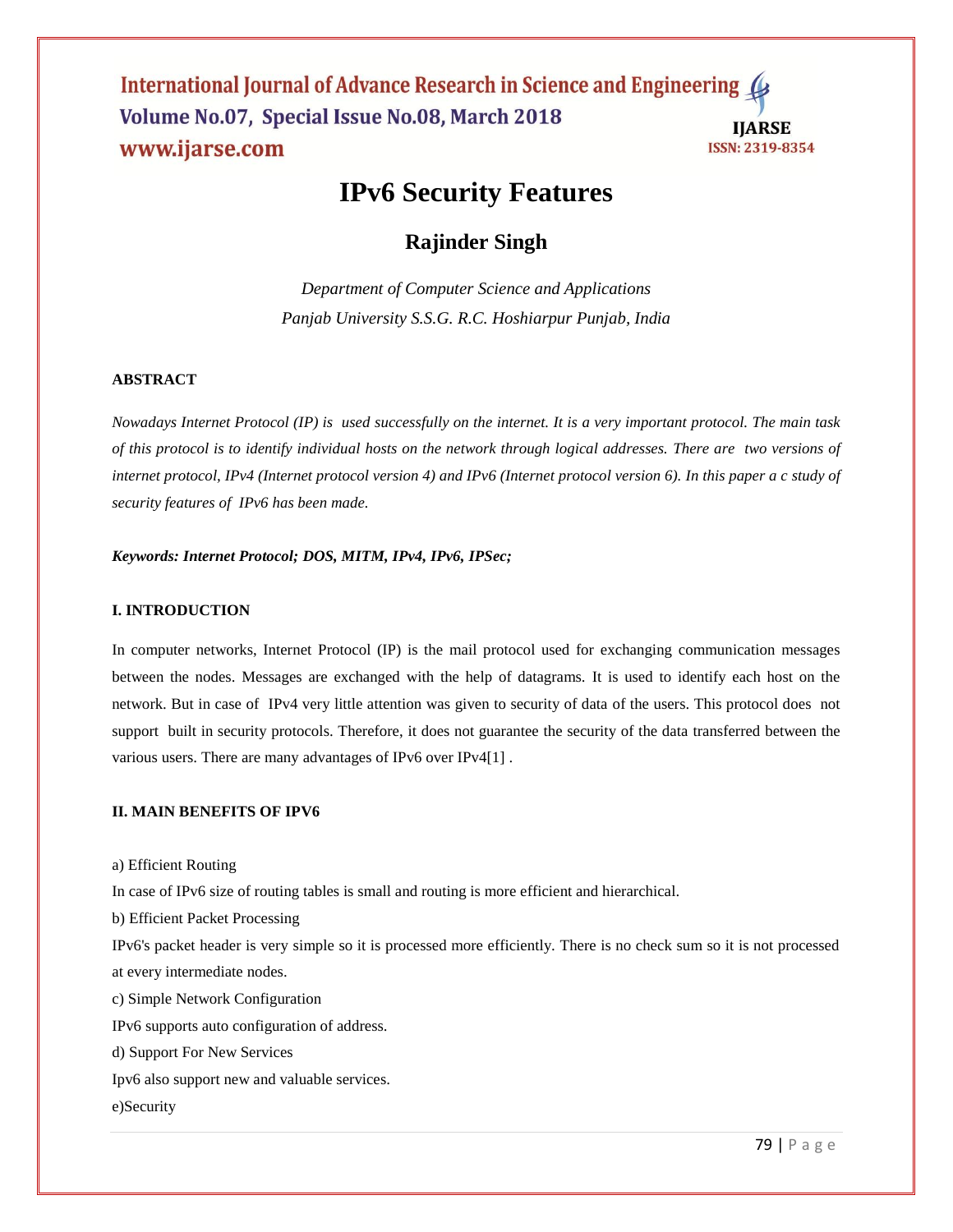## International Journal of Advance Research in Science and Engineering Volume No.07, Special Issue No.08, March 2018 **IJARSE** www.ijarse.com ISSN: 2319-8354

IPSec protocol is used for the security purposes [15].

## **III. MAIN SECURITY THREATS IN IPV4**

According to [2] [3] main security threats that can be made in IPv4 are:

#### **i) Denial of Service attack (DOS)**

In denial-of-service attack is an attacker prevents legitimate users from accessing targeted computer systems or other type of resources. Here the main focus of the attacker is to deny network resources. Network resources are unavailable to its legitimate users. This is done by flooding the network with a lot of packets. For example Ping of Death and Teardrop Attacks. [4][16].

#### **ii) Man In the Middle Attack (MITM)**

AIn case of man-in-the-middle (MITM) attack communication between two users can be monitored and can be modified by an unauthorized user. In case of IPv4 there is no proper mechanism for authentication.. So attackers take this to lead MITM attack. In this type of attack an attacker can monitor and alter messages. In this, the two original nodes appear to communicate normally[5][16].

#### **iii) Fragmentation Attack**

Fragmentation attacks is a denial of service type attack, in which an attacker exploiting datagram fragmentation mechanisms. Fragmentationis a process of breaking down an IP datagram. Attackers have used a lot of fragmentation methods to cause a denial of service attack to network. Examples of fragmentation attack are i) The teardrop Attack ii) The Overlapping Fragment Attack [6].

To avoid this type of attack users can use various firewalls.

#### **iv) ARP poisoning Attack**

ARP Poisoning is a type of attack which is carried over a Local Area Network (LAN). In this attack, the attacker sends fake ARP messages to a network. This is done by changing the Media Access Control (MAC) address and then attacking the network with forged request and reply packets [7][16].

#### **vii) Viruses/Worms**

Mainly these are application layer threats. These consist of malicious code or these may consist of malicious programs. This threat can be avoided by using appropriate antivirus and timely updating them [2].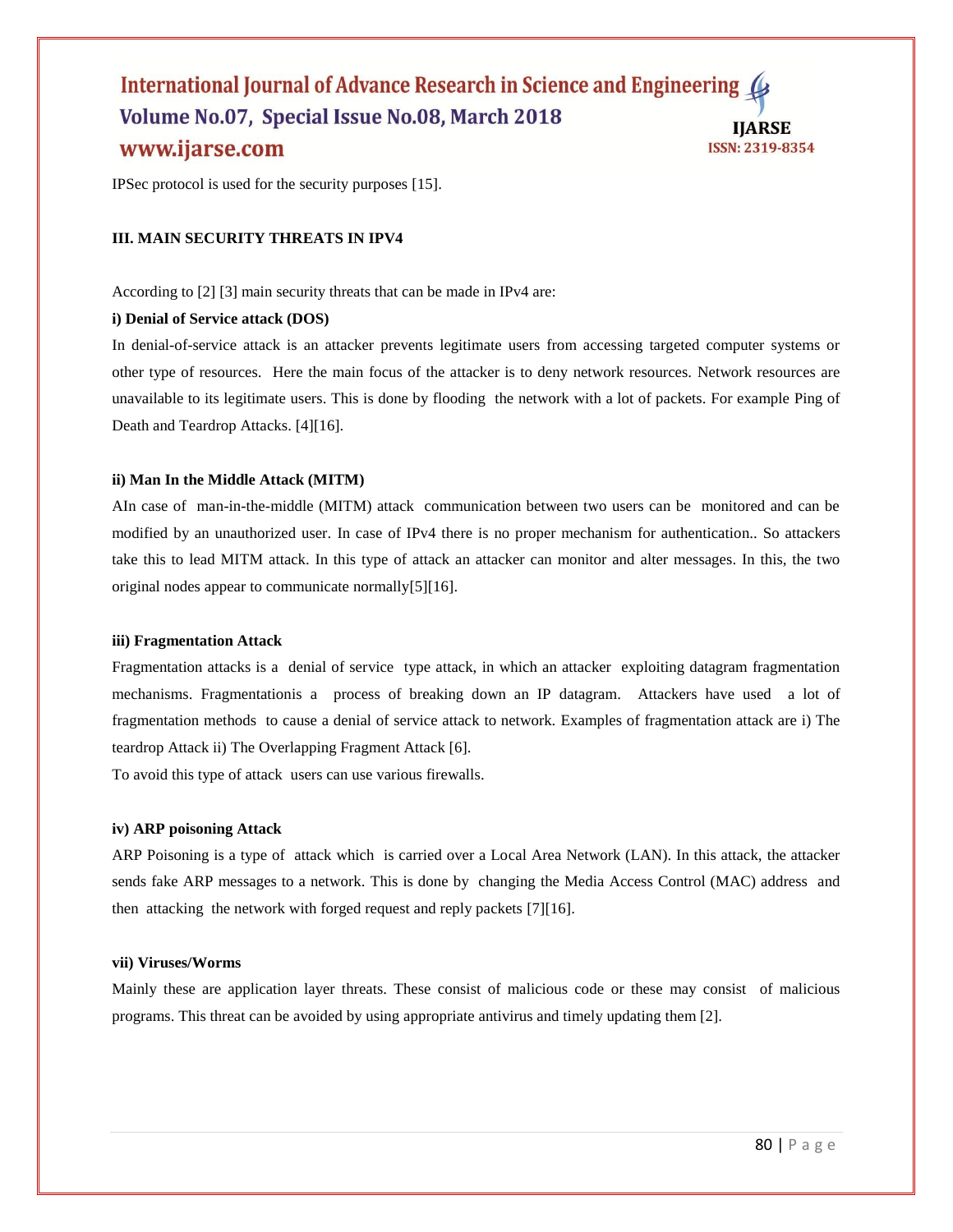## International Journal of Advance Research in Science and Engineering Volume No.07, Special Issue No.08, March 2018 **IJARSE** www.ijarse.com ISSN: 2319-8354

## **IV. MAIN SECURITY THREATS IN IPV6**

Many IPv4 threats are common to IPv6. Main attacks which are common to both ipv6 and ipv4 are: Sniffing, Application Layer Attacks, Rogue Devices, Man-in-the-Middle Attacks (MITM), and Flooding attacks[8].

## **V. IPSEC PROTOCOL**

Main purpose of IPSec protocol are a) data authentication b) integrity c) confidentiality. In IPSec protocol security is provided at the IP packet level [10].

IPv6 allows using of IPSec. IPSec protocol uses Authentication Headers (AH), Encapsulating Security Payloads (ESP) and Security Associations (SA) features to perform various security related activities. IPSec is used to provide data integrity, authentication and data confidentiality.

This protocol is optional in case of IPv4 but in case of IPv6 it is mandatory. Authentication Headers (AH) provide integrity and data authentication for all the IP Packets. ESP provides confidentiality by hiding the packet contents through various encryption schemes. The IPSec protocol uses the concept of a security association. Security Association means that the two devices will communicate securely [11][12][13][14].

## **VI. CONCLUSIONS**

As compared to IPv4, IPv6 represents a big step relted to security. IPSec uses Authentication Headers (AH), Encapsulating Security Payloads (ESP) and Security Associations (SA) to perform security. It is used to provide data integrity, authentication and data confidentiality. It is optional in case of IPv4, but it is mandatory in IPv6.

## **REFERENCES**

[1 https://www.techopedia.com/definition/5366/internet-protocol-ip

[2] http://www.ukessays.com/essays/computer-science/ipv4-internet-protocol-security-features-computer-scienceessay.php

- [3] Convery, Sean, and Darrin Miller. "IPv6 and IPv4 threat comparison and best-practice evaluation." (2004).
- [4] http://en.wikipedia.org/wiki/Denial-of-service\_attack
- [5] http://en.wikipedia.org/wiki/Man-in-the-middle\_attack
- [6] https://www.incapsula.com/ddos/attack-glossary/ip-fragmentation-attack-teardrop.html
- [7] http://www.techopedia.com/definition/27471/address-resolution-protocol-poisoning-arp- poisoning
- [8] http://security.stackexchange.com/questions/377/what-are-the-security-risks-in-enabling-ipv6
- [9] http://www.tcpipguide.com/free/t\_IPSecurityIPSecProtocols.htm
- [10] http://documentation.netgear.com/reference/enu/vpn/VPNBasics-3-02.html
- [11] https://en.wikipedia.org/wiki/IPsec
- [12] http://www.tcpipguide.com/free/t\_IPSecAuthenticationHeaderAH.htm